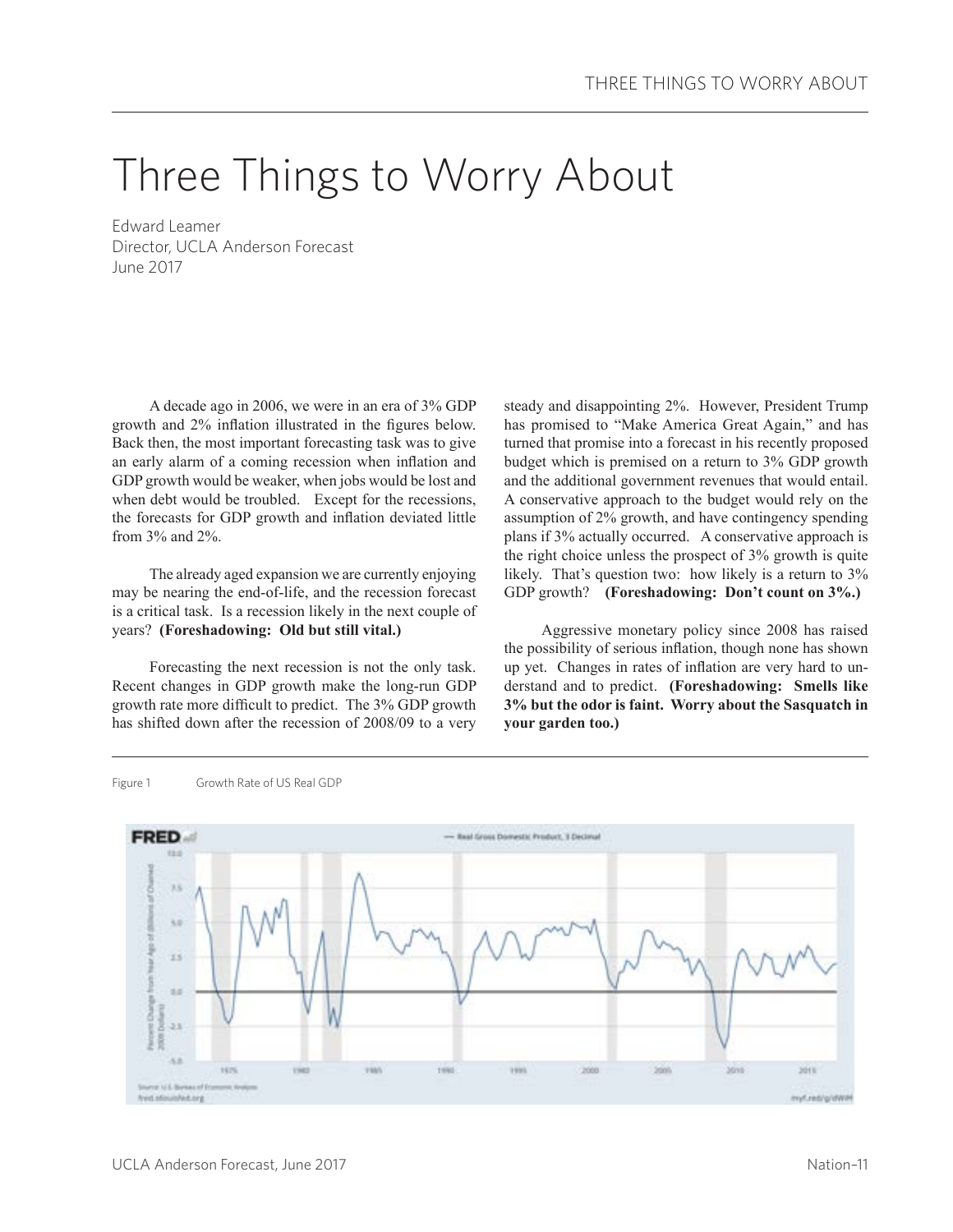## THREE THINGS TO WORRY ABOUT



#### Figure 2 Rate of Inflation of Prices of Personal Consumption Expenditures Excluding Food and Energy

Answers to these three questions are critical for multiple reasons. The recession risk is an important consideration for relatively short-term planning like inventories and payrolls, and the long-term growth forecast is critical for long-term planning regarding retirement and building. The inflation drama is playing not on Main Street but on Wall Street, since an unexpected increase in inflation shifts wealth from lenders to borrowers.

The next section identifies key aspects of our forecast, and then come three sections that answer the three questions:

- Is this elderly expansion getting near the end of life?
- What can make America great again?
- Can you see clouds of inflation gathering on the horizon?

# UCLA ANDERSON FORECASTS

The history and forecasts of four key macro variables are illustrated in Figure 3. The near-term GDP growth forecasts exceed 2% but drift below 2% in 2019. The unemployment drifts downward to 4.1% in 2019. Inflation is above 2% in 2017 and moves up to 2.7% by the end of 2019. The 50 basis points rise in inflation rates is more than matched by 175 basis point increase in both the 10-Year Treasuries and the Federal Funds rate, meaning somewhat higher real rates but a yield curve that remains moderately steep at 150 basis points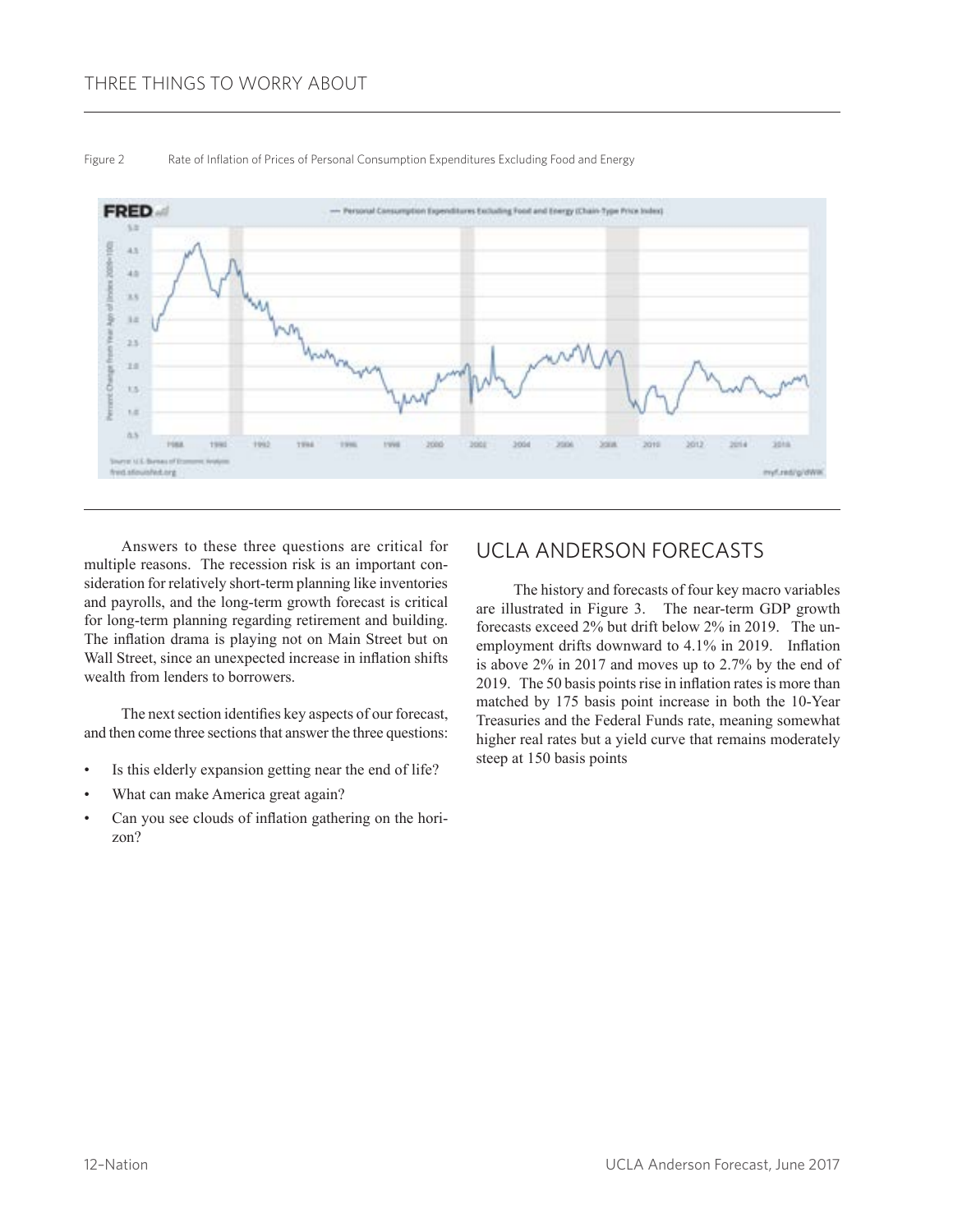Figure 3 Forecasts



## Is this elderly expansion getting near the end-of-life?

The current economic expansion began in 2009q3 and is 32 quarters old in 2017q2. This expansion is elderly by historical standards, with only one case of a longer-life: the 40 quarters achieved by the Clinton/Bush expansion that began in 1991q2 and ended in 2001q1. An actuary, but not necessarily an economist, would tell you death is imminent. An economist might argue that economic time can proceed more slowly than calendar, or faster too. For example, the Internet Bubble and the Housing Bubble created an unsustainably frenetic pace but the pace of the current expansion seems slow, very slow.

The growth of U.S. real GDP over the twelve economic expansions since 1947 is illustrated in Figure 4. The vertical axis labelled "peak" is the last quarter of the expansion. The data illustrated are the percent difference of real GDP from the cycle peak value. To the right of the vertical axis are the recession data and to the left are the expansion data. The last year of the expansion is shaded to attract attention to signals of the end. The current expansion is the dark line without markers plotted as if the most recent data, 2017q1, were the end.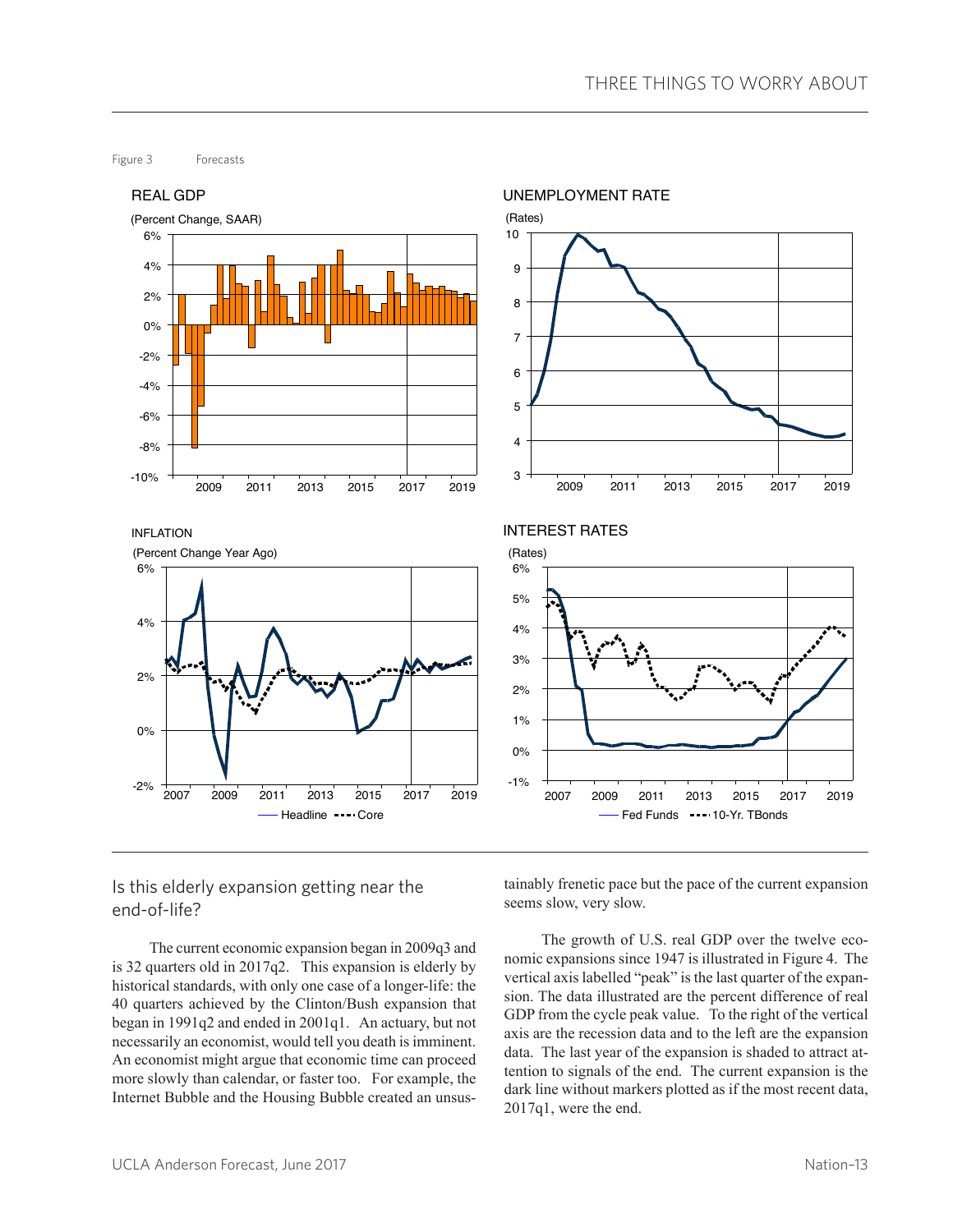We are going to look at these "ends of expansion" graphs to see if 2017q1 looks like it might be the end. Mostly we will focus on the last year or two of data. The last year of the expansion is shaded to attract attention. There doesn't seem to be anything about the growth of real GDP that signals the end of the expansion. Incidentally, a popular Wall Street metaphor for the economy is an airplane which crashes when it slows down to "stall speed." There is no support for this metaphor in the GDP data.

We are currently experiencing quarter 32 of an expansion. The Reagan/Bush expansion that ended in 1990q3 lived for 31 quarters. The Kennedy/Johnson expansion that ended in 1969q4 lived for 32 quarters. The long Bush/ Obama expansion starts at 40 quarters before the peak. That's 3 of 11 expansions. The other 8 had shorter lives. That seems very worrisome.

However, what is also evident in Figure 4 is the fact that this current expansion has had the most mild rate of growth of any U.S. expansion in the data set. This current expansion has had only 15% increase in real GDP so far, while the other three long expansions ended with cumulative GDP growth of 28%, 30% and 30%. At 32 quarters of life, these three had grown between 25% and 30% compared with the latest of only 15%.

Speaking of metaphors, maybe you should think of the economy as a fruit tree. If you pick too much too fast, no fruit is left to pick and a time-out is needed for the tree to replenish itself. That's a recession. But if you pick slowly, you can pick on and on and on. Maybe the current expansion will never end. However, (an economist's favorite word) take another look at Figure 4 and you can see that the most recently completed expansion that ended

Figure 4 Ends of Expansions Graph: Real GDP



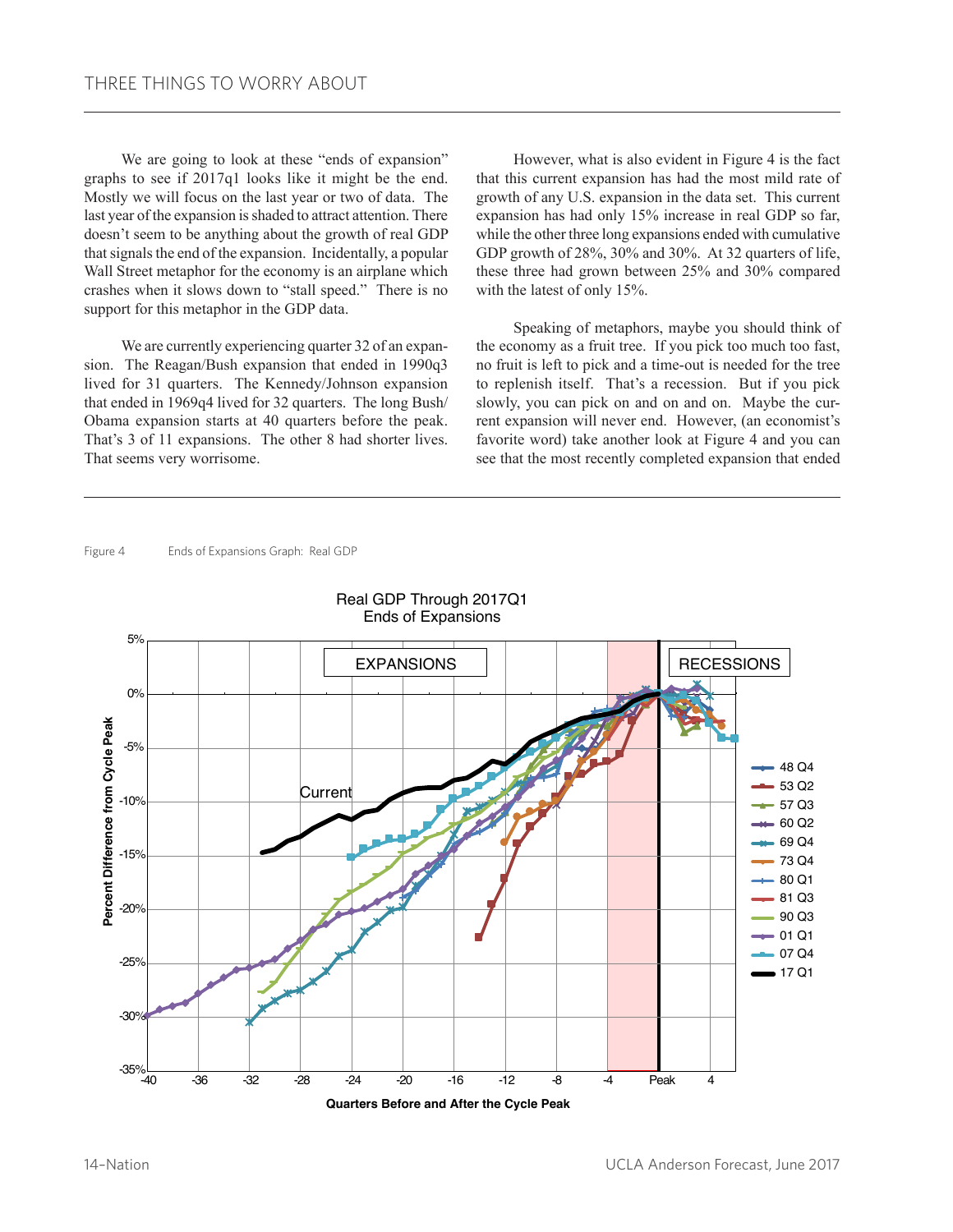in 2007q4 gave us the same 15% total GDP growth over 24 quarters, which was more rapid growth than the current one, but slower than all the others. Seems like we were picking that fruit tree at a modest pace then too. That seems to raise the worry level a bit.

#### End of Expansion Alarms

#### *A Wall Street Alarm: An Inverted Yield Curve*

Clearly we need to find some signals of over-picking, some things that sound valid alarms about an oncoming recession. Wall Street has traditionally issued warnings

of a coming recession with an inverted yield curve with the return on ten-year Treasuries less than one-year Treasuries. The difference between the yields on 10- and 1-year Treasuries are illustrated in the "end-of-expansion" graph Figure 5. The last year before the recession is shaded to attract your attention. Compare the data in that year with the two years earlier. For all the expansions that have ended, an inverted yield curve occurred in the last year or the next to last year of the expansion. Though the yield curve has flattened over the last three years, it still is far from signaling an oncoming recession. **NO ALARM HERE.** That's good news from Wall Street.

Figure 5 Ends of Expansions: Slope of the Yield Curve





**Quarters Before and After Cycle Peak**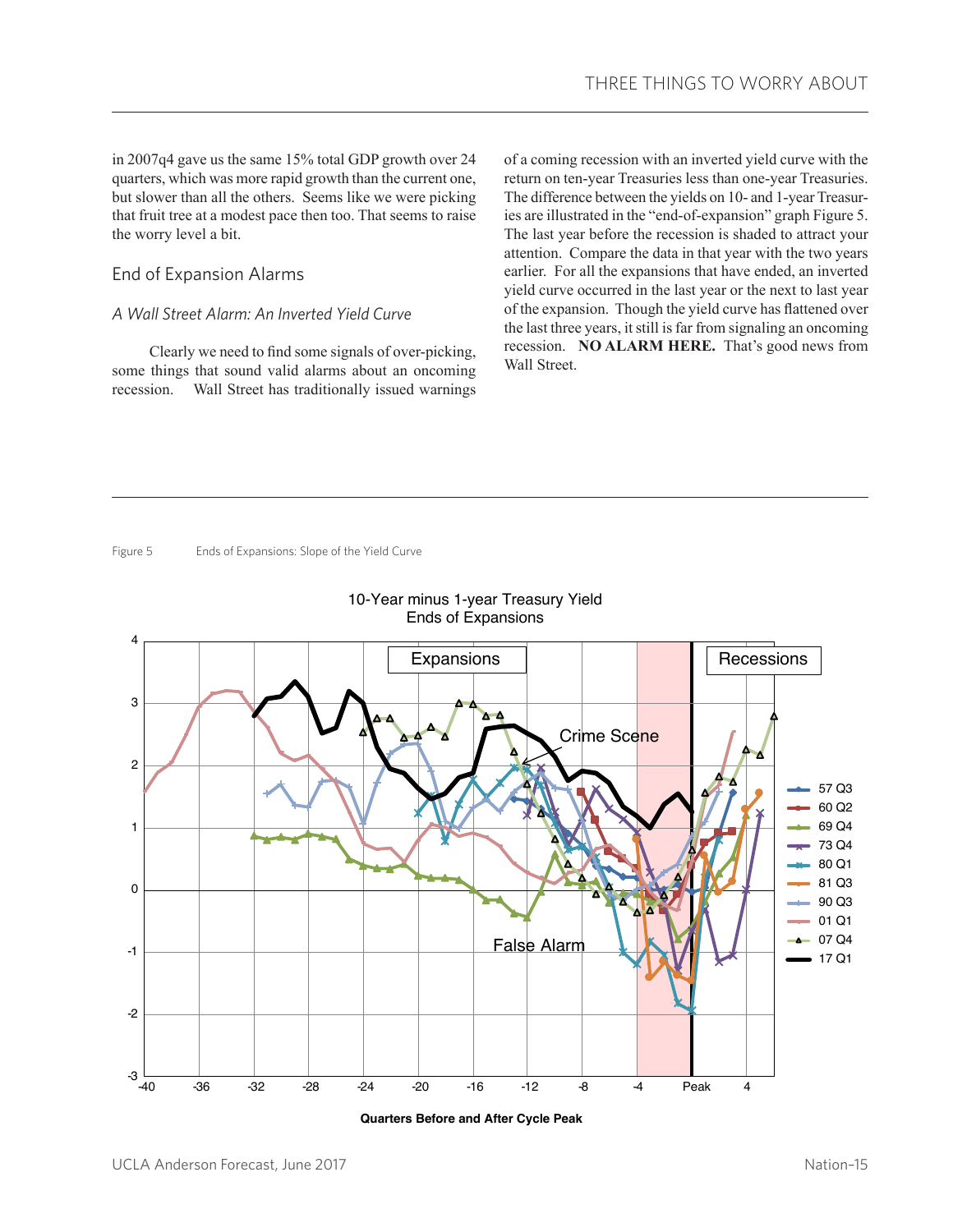It is said that expansions do not die; they are murdered by the Federal Reserve. These inverted yield curves are created by tightening monetary policy that drives up short-term rates without an equivalent increase in the long-term rates. Circumstantial evidence of the latest murder is indicated by the words "Crime Scene" in Figure 5 which depicts the reversal of monetary policy which increased the one-year yield from 1.2 in 2014q1 to 5.0 in 2006q2, thus turning the steeply sloped yield curve with a 300 basis point spread into an inverted yield curve in 2006q2. We must all hope that the Federal Reserve Board doesn't murder the current expansion.

I offered an alternative metaphor in my book, **Macro Economic Patterns and Stories.** Rather than murderers, the members of the Federal Reserve Board are well-meaning but over-indulgent first-time parents. When the expansions are young, the new members of the Board give us heaps of ice cream, big gulp sodas, and chocolate candy bars in the form of a very steep yield curve. We love that stuff, but when obesity becomes so extreme that even the over-indulgent cannot ignore it, they take the sweets away, and we are left to correct our bad habits in an economic recession. Take another look at the Crime Scene in Figure 5. Notice that the yield curve was very steep in the three preceding years. The crime of poor-parenting was committed in those earlier years, and what is labelled a crime scene is just a parental awakening to the fact that the housing market was out of control.

Incidentally, there was an inverted yield curve in 1967 in the middle of the expansion that ended in 1969. That is labelled a false alarm in the figure, but actually I think it was a valid alarm of a weakening private economy that was offset by a big increase in Department of Defense spending on the Vietnam war – a fiscal stimulus, in other words.





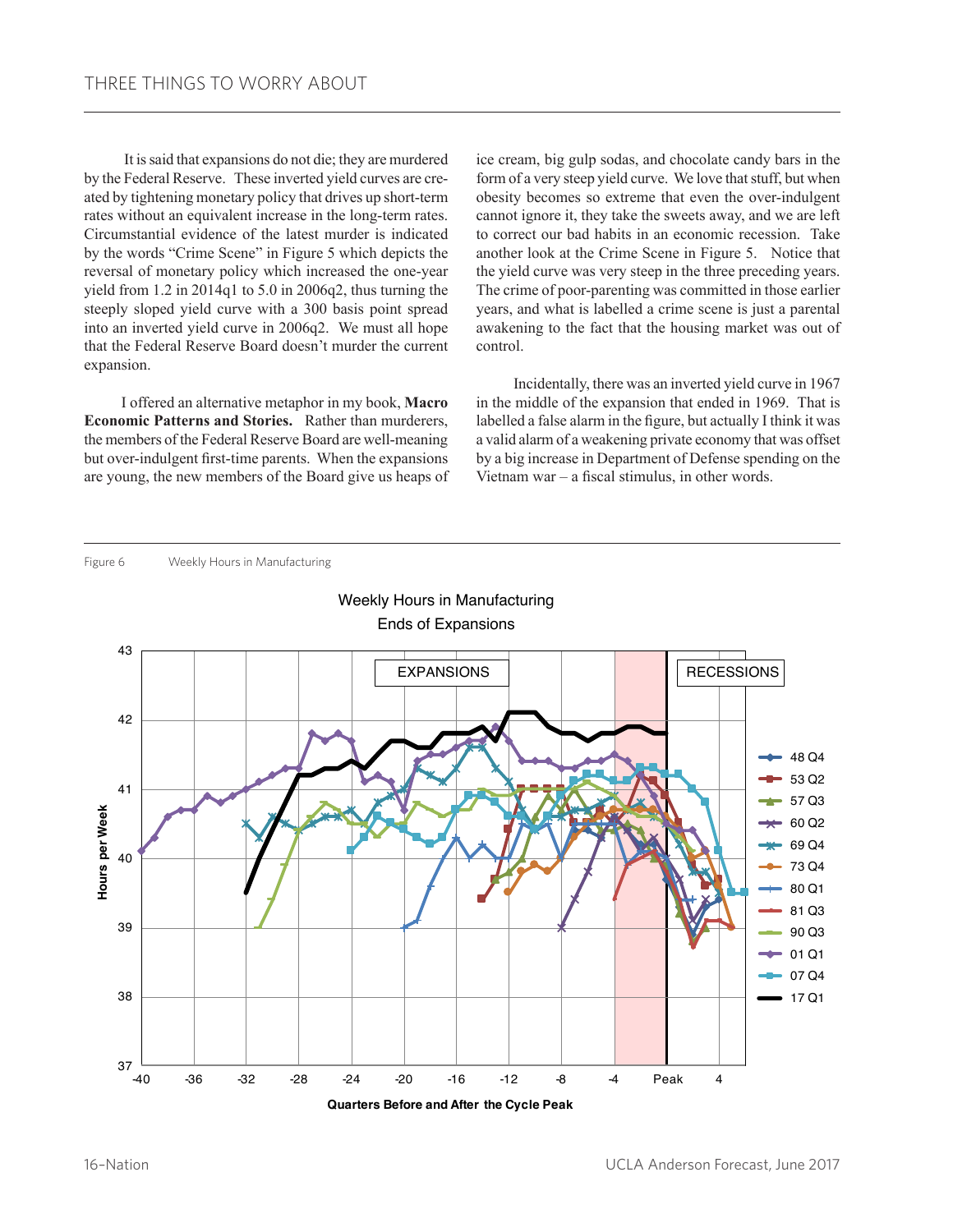#### *Main Street Alarms: Decline in Weekly Hours in Manufacturing*

The Main Street equivalent of an inverted yield curve is a decline in weekly hours of production workers in manufacturing illustrated in Figure 6. The logic that underlies this as a leading indicator is that in the face of a decline in sales, manufacturers first cut overtime hours and only later lay off workers. The alarm sounded by a decline in weekly hours precedes the recession by only two or three quarters, while the inverted yield curve tends to occur earlier, and more reliably as well.

The current level of weekly hours is almost an all-time high, and there is no decline so far. **NO ALARM HERE.**  That's good news from Main Street.

#### *Main Street Alarms: Homes*

We have used housing as a leading indicator of recessions since time immemorial, and with the role that housing played in the Great Recession, many other economists have awakened to this reality, though macro-economic texts continue to be written without reference to housing. Per the ends-of-expansions image for housing starts depicted in Figure 7, housing starts tend to decline the year preceding the recession, but are currently at recession levels. **NO ALARM HERE.** That's good news from Main Street.

Incidentally, there was no housing alarm preceding the 2001 recession. That was a business downturn with a collapse of business investment spending that had been fueled by the Internet. The other recession not affected by housing was 1953. (not depicted because housing starts data go back only to 1959) That was a Department of Defense downturn at the end of the Korean War.

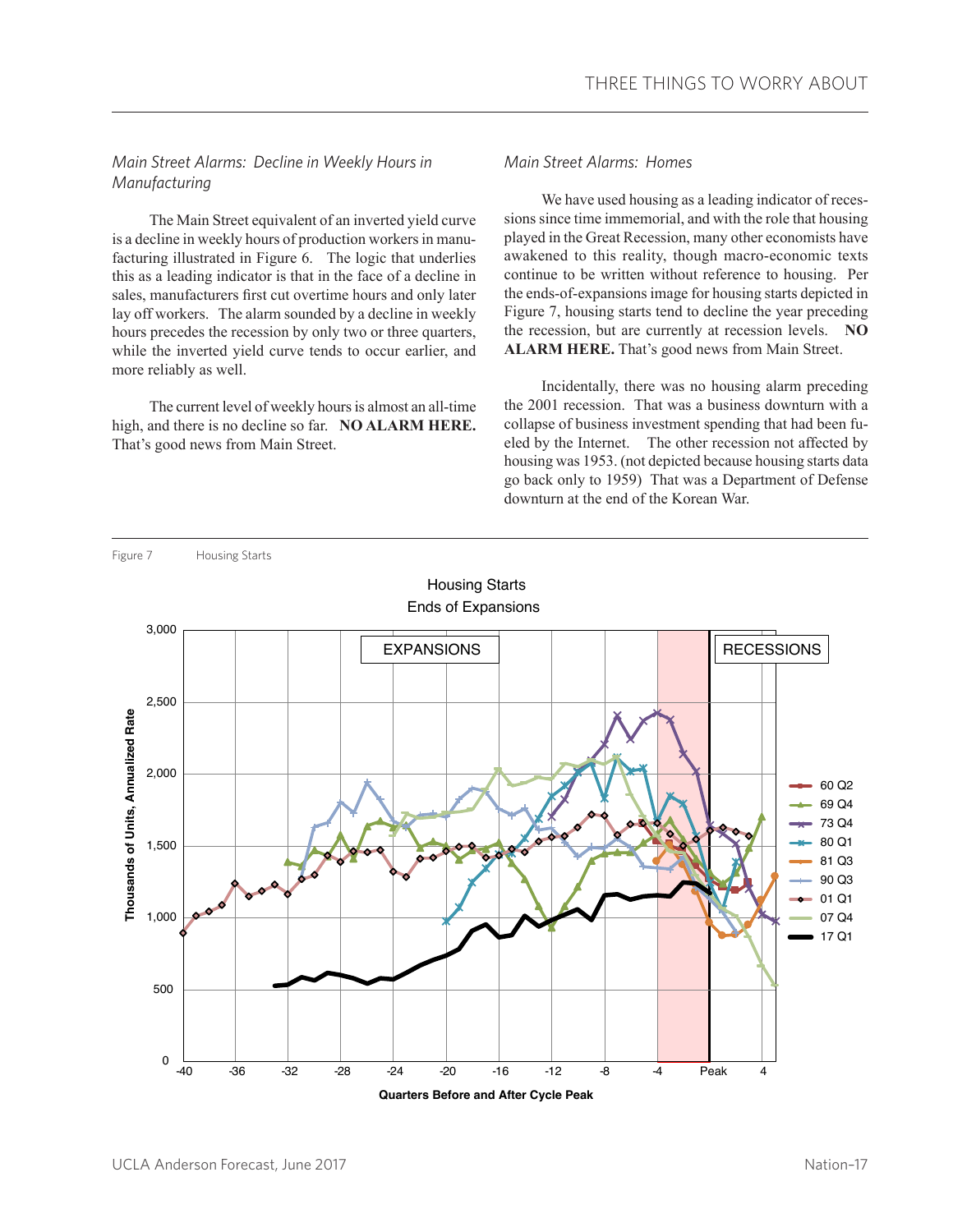#### *Main Street Alarms: Over-building of Vehicles*

Autos are a different story. Figure 8 is an ends-ofexpansions graph for sales of autos and light trucks. As is true also for homes, the auto market did not suffer much in the 2001 downturn but in the three other expansions in the figure, auto sales peaked in the second year before a recession and fell in the year before recession. The last year and a half have auto sales in excess of 17 million units. History does not suggest that can last indefinitely. **SOME CON-CERN HERE.** A weaker auto sector could be in the cards, but that alone is not likely to end the expansion

#### What can make America Great again?

For 37 years from 1970 to 2007 the U.S. GDP grew at a constant rate of 3% per year. Since the end of the Great Recession the growth rate has only been 2%. Because of the power of compounding there is a huge difference between

3% and 2%, and the commitments we made thinking 3% would last forever are causing us great difficulties in the 2% reality of the last eight years. The most massive of those commitments is our promise to take care of our growing group of elderly with Social Security and Medicare. These unfunded liabilities have been estimated by economist Larry Kotlikoff to amount to \$211 trillion in debt. That makes the huge official government debt of \$19 trillion seem tiny and unimportant by comparison.

Take a look at the remarkable image below, Figure 9. This figure illustrates the level of U.S. real GDP from 1947 to 2016. The vertical shaded regions are the official recessions when GDP declined. The vertical scale is "logarithmic" which means that the biggest numbers are squeezed together. Don't ask exactly how that works. All you need to know is that in this figure straight lines represent constant rates of GDP growth. That is what allows me to draw the four narrow corridors of growth within which real GDP has fluctuated. The first corridor that began in 1951 had 3% GDP growth.

Figure 8 Sales of Autos and Light Trucks



Sales of Autos and Light Trucks Ends of Expansions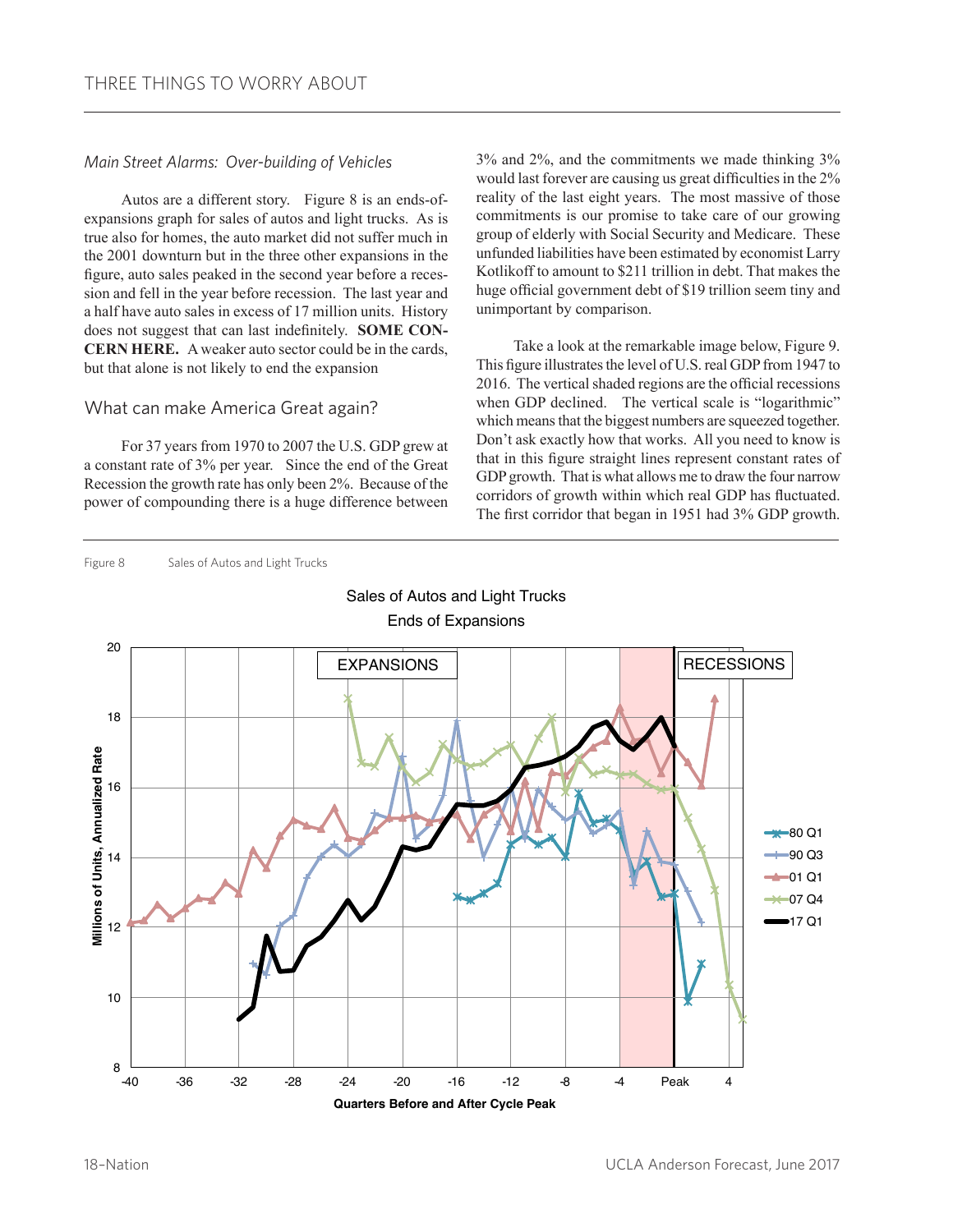Then came the Happy Days of the 1960s with real GDP growth of 4.8% and with substantial growth of earnings at every level of the income distribution, poor and rich alike. But abruptly in 1970, GDP growth slowed to 3.1%, and that is where growth stayed for 37 years until 2007. This period included the oil price shocks in the 1970s, the Carter malaise, the Reagan tax cuts, the decline in the value of the dollar in the late 1980s, the end of the Cold War, the Internet Boom and the Housing Bubble. All of these powerful forces should have affected GDP growth, but growth stayed at 3%. It felt like a constant of nature, like 9.8 meters per second squared.



Most of the political rhetoric in those years focused on policies that might help or hinder long-term growth, but nothing seemed to matter much. In those 37 years it should have been the job of the President and the Congress not to worry about their effects on long-term growth but instead to help make the downturns less frequent and less severe, for example, by curtailing the government's role in the boom and bust cycle in housing.

Now it's not the magical 3% any more. It's only 2%. Now the President and the Congress have a very different and much more important job. They need to figure out how to get us back into the 3% corridor, or better yet make America great again by turning the clock back to 1960 when the growth rate was 4.8%. Otherwise, our politicians need to curtail future commitments to make them sustainable in a 2% world. It is NOT sustainable to fund Medicare by borrowing from the Chinese or other foreign lenders as we have been doing. We might have thought we were outsmarting the Chinese by selling them Treasury bills and bonds which will prove much less valuable when we get our inflation going to get out from under all that debt. There are two problems with this scheme. One is that the U.S. Treasury has issued way too much short-term debt, which is little reduced by inflation. The other problem is that the Chinese are trading in their Treasuries for real estate in California and elsewhere. Unless Trump nationalizes our real estate, there is no way to escape the fact that the future rental value of all that real estate is going to accrue to the Chinese.

We need 3% growth or more. The reason the Social Security unfunded liabilities are large with a 3% economy is that Social Security funding requires contributions from workers to fund the benefits of retirees, and the system needs to have the number of workers grow at the same rate or a higher rate than the number of retirees. With the baby boomers now retiring, the number of workers per retiree is declining rapidly. With that reality, the system is not receiving enough contribution to sustain itself. Social Security is a failing defined benefit retirement plan. It's a Ponzi scheme that is coming unraveled. Medicare is different. It's just a huge give-away to our elderly, and to our near-elderly who can expect the system to survive as long as they do. For the rest it's fiscal child-abuse. A more rapidly growing economy would produce greater tax revenues and would help a lot with the burden of taking care of our elderly.

#### Slowing Growth of the Workforce is a Problem

Demography is a big contributor to our growth slowdown. Figure 10 illustrates the alarming decline in the growth rate of the working age population. The first wave in

Figure 10 Slowing Growth of Working Age Population

2.5% 2.0% 1.5% 1.0% 0.5% 0.0% 10 year growth rate of Working Age Population, 15-64, Actual and Projected 1955 1965 1975 1985 1995 2005 2015 2025 2035 2045 2055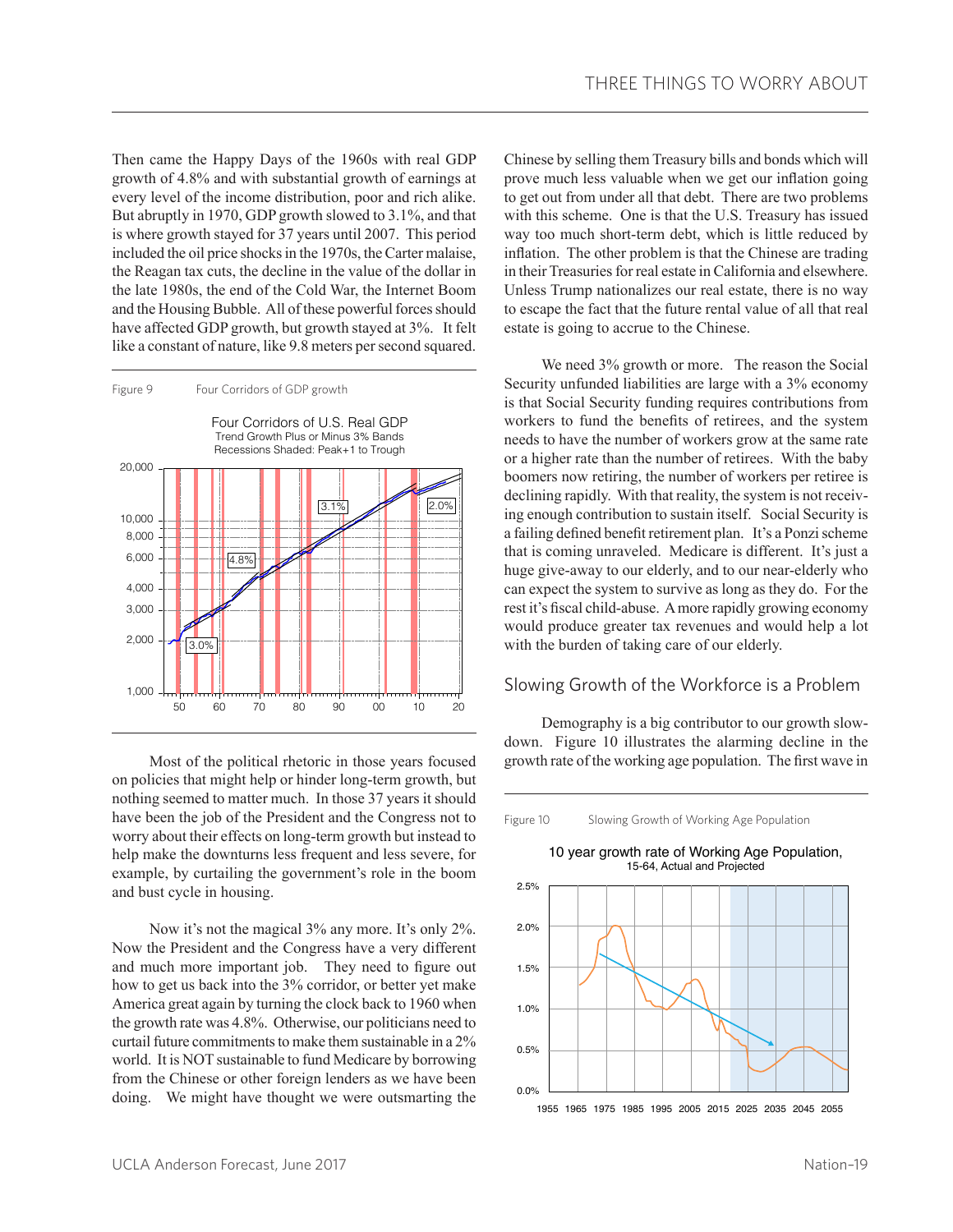the figure reflects the baby boomers coming of age, and the second wave is the ripple effect of the baby boomers when their children were coming of age. Those baby boomers gave us growth rates of working age population of 2% per year back in the 1960s and the boomer ripple gave us 1.4%. Soon enough it will be only about 0.25%. That difference subtracts 1.75% off GDP growth.

Another important demographic fact is that in 2010 there were five working age adults to every person 65 and over, but that ratio is destined to fall to only three. This will surely affect the national debate about how much we can do for our elderly, but in addition, the basic force that drives the economy has shifted from marriages and families and homes and cars bought by young people to taking care of the elderly. It's a totally different dynamic

#### Declining Share of Manufacturing Slow Growth

The decline in the fraction of manufacturing jobs illustrated in Figure 12 contributes to slower growth. (There is a difference in the level and growth of earnings and productivity of a high school graduate working on an assembly line of Ford Motor Corporation versus working as a cook for McDonalds.)

Figure 11 Rising Fraction of Population 65 and Above





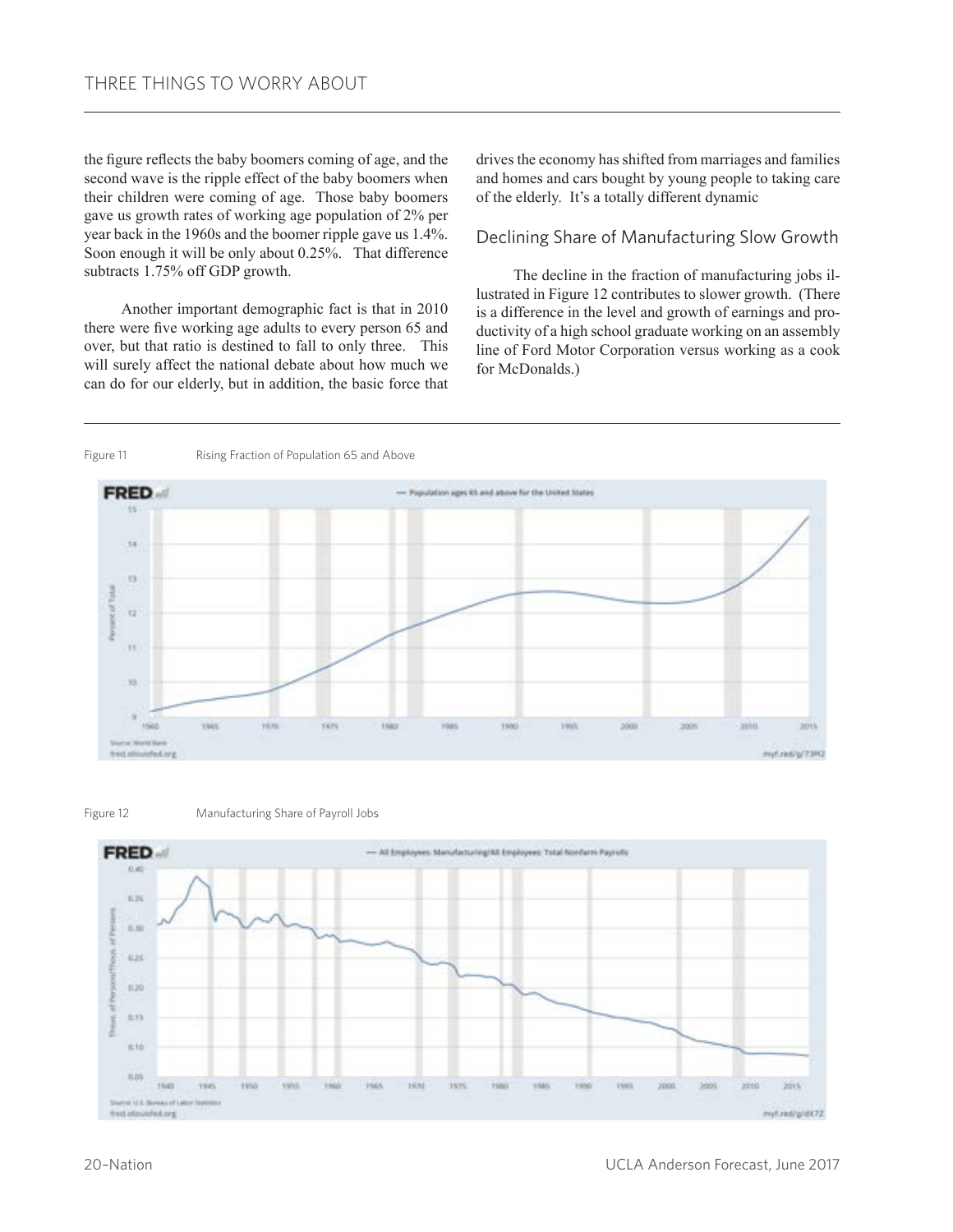

#### Figure 13 Rates of Growth of Total Jobs and Total Hours

#### Increase in Part-Time Work Also Lowers Growth

The slowing rate of growth of the working age population comes with slower growth of payroll jobs, but the rate of growth of total hours worked has been consistently lower than the rate of growth of jobs, both illustrated in Figure 13. While over the last decades, jobs have grown at the measly rate of only 0.5% per year, hours have grown at half that rate. Figure 14 makes this point by dividing jobs by the index of total hours and scaling the result to equal 40 hours per job in 1947, which is labelled "weekly" hours per job. This was declining from 40 to 30 from 1947 to 1970 and from 30 to 28 from 200 to 2017. In other words, most of the shift away from overtime and toward part-time occurred before 1970, but the shift is continuing.

Figure 14 Hours per Job



**"Weekly" Hours per Payroll Job**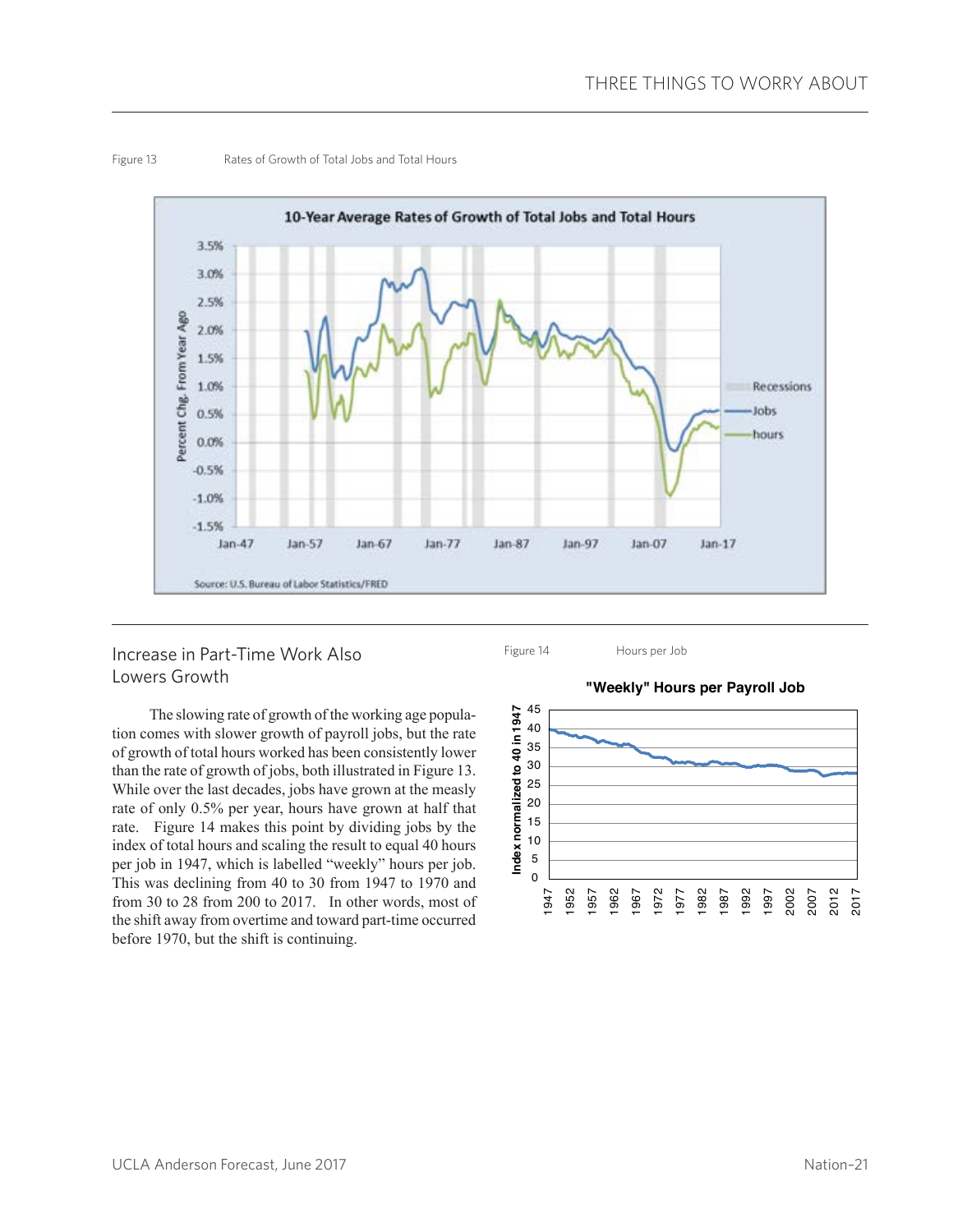#### Slowing Growth of Productivity is a Problem

Growth of GDP is the sum of the growth in hours worked plus the growth of GDP per hour (productivity). Improvements in productivity come from more and better equipment, more and better education, more experience and better management. The image below illustrates the five corridors of constant productivity growth. Back in the 1960s, productivity growth was 2.6%. Except for the Internet Rush when productivity growth zoomed to 3.3%, it's been less and less over time. Since the Great Recession, productivity growth has only been 0.5%





Five Corridors of Productivity and One or Two Jumps

#### Japan offers A Lesson in Humility

The rapidity of the shift from 3% to 2% GDP growth is a big surprise, since most of the explanations for slower growth fold in slowly over time. We are not alone in trying to figure out the meaning of an abrupt transition. Japanese growth shifted dramatically lower in 1990 at the beginning of what was called the Lost Decade in 1990, something that has dragged on for two and a half decades. Figure 16 illustrates U.S. and Japanese real per capita GDP, with a log scale to make visually clear the periods of constant per capita growth. At about the same time in 1969/1970, Japanese per capita GDP growth downshifted from 8.5% to 3.3% per year and U.S. per capita GDP growth downshifted from 3.6% to 2.1%. Japan downshifted again in 1991 from 3.3% per year to 0.7% per year. The U.S. continued on its 2.1% trend until 2008 when it downshifted to 1.3%.

These shifts are poorly understood, but their existence raises the likelihood of weak U.S. growth going forward. Through more than a decade after 1990, most commentators blamed Japan's Lost Decade on inadequately stimulative monetary policy, and only recently with the ascendency of Shinzō Abe have fiscal policy and deregulation been endorsed as stimulus measures. This is like a shift from blood-letting to leaches in a desperate attempt to cure the patient. A better approach may begin by recognizing that Japan and the U.S. both have suffered from declining rates of growth of the working age population, rapid aging, changing external competition and great technological advances (the PC and artificial intelligence). What is needed is not more of the traditional treatments of fiscal and monetary policy which have very doubtful efficacy in the situation we find ourselves. We need to design the medicine for the reality of the challenges we face. Trump and his team of economic advisors (or is that a gaggle or a chorus of advisors?) don't seem to understand the problems.

#### What will make America Great Again?

To make America great again we have to solve three problems – how to increase the rate of growth of the working age population, how to increase the rate of growth of hours by making more of the new jobs full-time not part-time, and how to increase the rate of growth of productivity.

We can make America young again, not necessarily with some new version of Viagra that turns the clock back for all the elderly, but instead by increasing substantially the number of young and educated immigrants.

Can we make the rate of growth of America's productivity great again? There are hopes but little evidence. The hope is that we have overburdened our businesses with taxes and regulations that have slowed the whole thing down, and the combination of lower tax rates and deregulation coming under President Trump will make productivity growth great again. The hope is also that increased investment in infrastructure will help too. The alternative view is that we are in any entirely different technological age which is not capable of producing high rates of productivity growth any more. Time will tell. In the meantime, the safe thing is to plan on only 2% growth.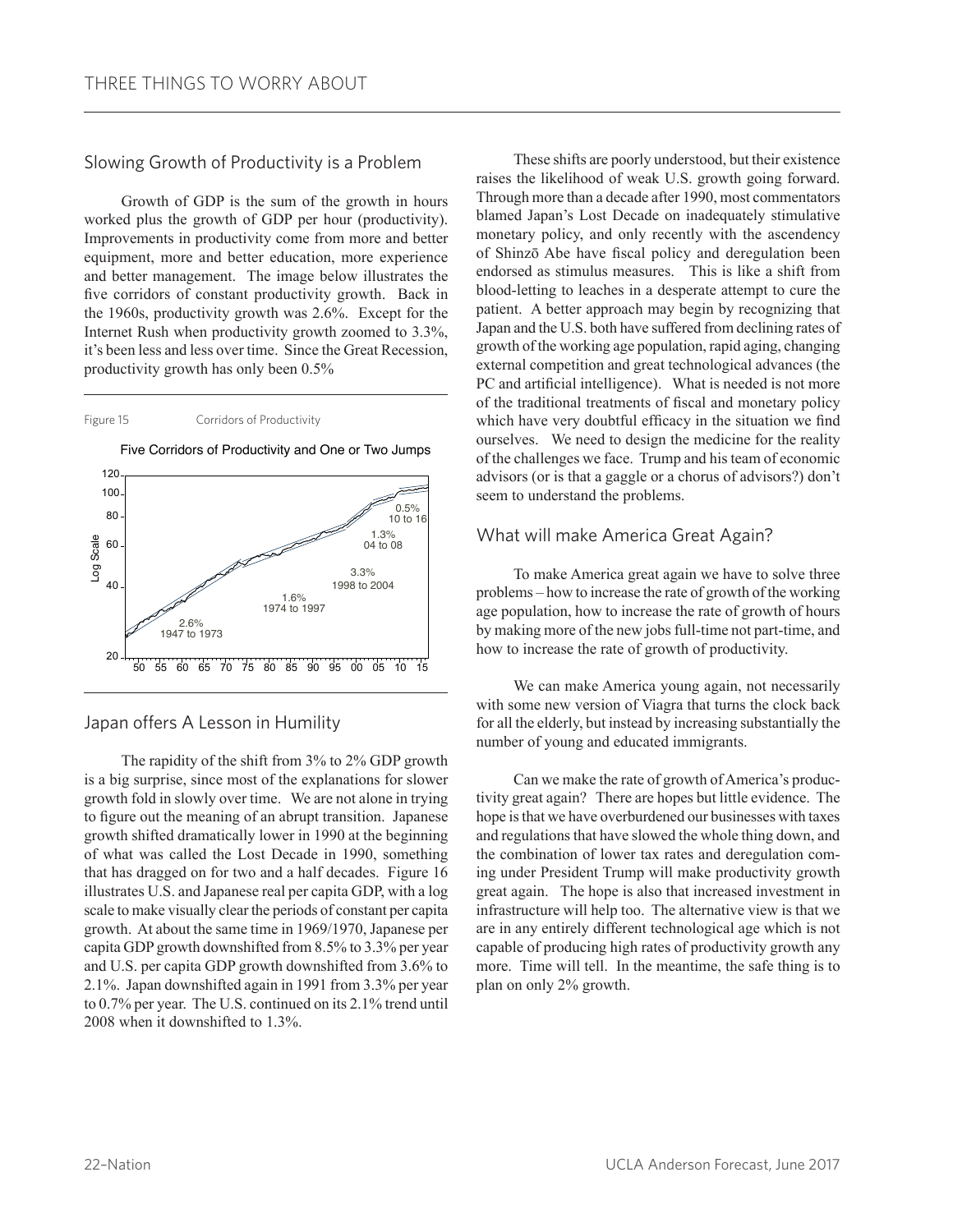

Figure 16 USA and Japan Real Per Capita GDP: Log Scales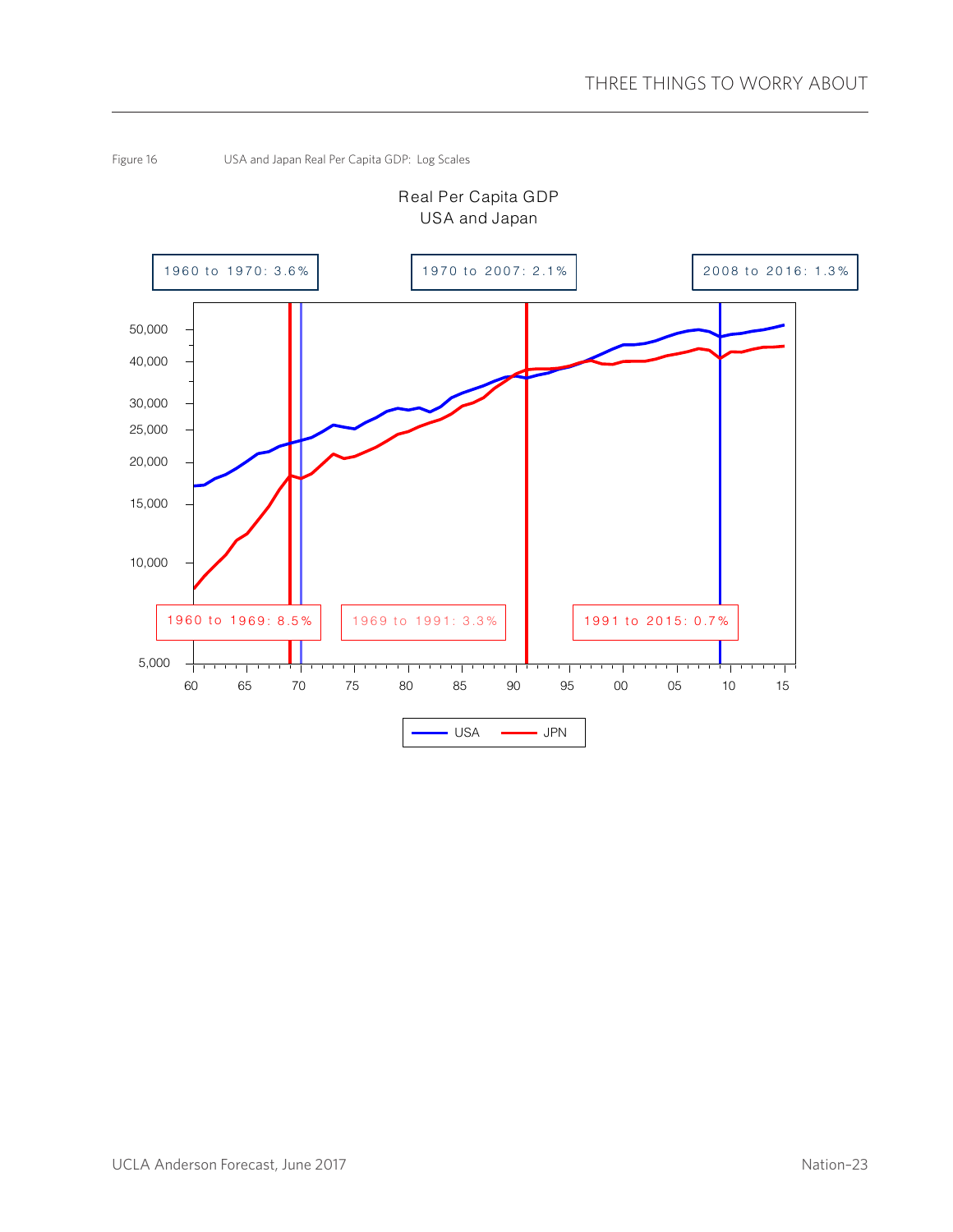## Can You See Clouds of Inflation Gathering on the Horizon?

We have saved the most difficult for last: Is there inflation ahead?

#### History of Interest Rates and Inflation

The history of inflation and interest rates is illustrated in Figure 17 which depicts the annual rate of inflation of the PCE price index and the interest rate on 10-year Treasury Bonds. The gap between the two is a measure of the real rate of interest. This picture shows how rising inflation rates in the 1960s came with rising interest rates in an apparent attempt by the bond market to keep the real rate of interest positive but unexpected bursts of inflation caught the bond market by surprise and real rates were squeezed. As if to get even, when inflation rates plummeted in the 1980s interest rates remained stubbornly high and the real rate exceeded 5%. But subsequently, with the steady march downward of interest rates, the real rate was squeezed to zero or nearly zero. Thus the questions: What will happen to inflation rates? How will this affect bond nominal rates? What does this mean for the real rate of interest?

Whatever is our forecast, the bond market has its own ideas. Figure 18 illustrates the expected inflation rate over the next five years inferred from the shape of the yield curve. A year ago it exceeded 2% but it has subsequently fallen

below 2%. Figure 19 illustrates the market-determined real rate of return on 10-year Treasuries. We went from a 2% real rate before the 2008/09 downturn to a 0.5% currently. How bad is that!! **Our forecast is for a modest increase in the inflation rate and corresponding increases in interest rates keeping the real rate low.**

#### Money and Inflation: Is there no relation?

The classic economic theory of inflation is built on the "quantity theory of money" which is summarized by the equation MV=PQ where P is the price level, Q is real output, PQ is a measure of the volume of transactions, M is the money supply and V is the velocity of money. This equation can be treated as a definition of velocity, V=PQ/M, but becomes a theory with the assumption that V is almost constant. With V constant, for any level of output Q, the price level P is proportional to money M. If you want to double prices as they have in Venezuela double the money M. This is not working out well in the United States. Velocity is not a constant at all – it has dropped precipitously. In other words, the Federal Reserve has greatly increased M but there has been no noticeable impact on P.

The story begins with the monetary base defined as currency plus excess reserves held by the commercial banks. Per Figure 20 the monetary base increased from around \$900 billion in 2008 to \$4 trillion in 2010 a historically unprecedented increase in 2014. If all went according to the quantity theory, an increase in money by a factor of 4 or

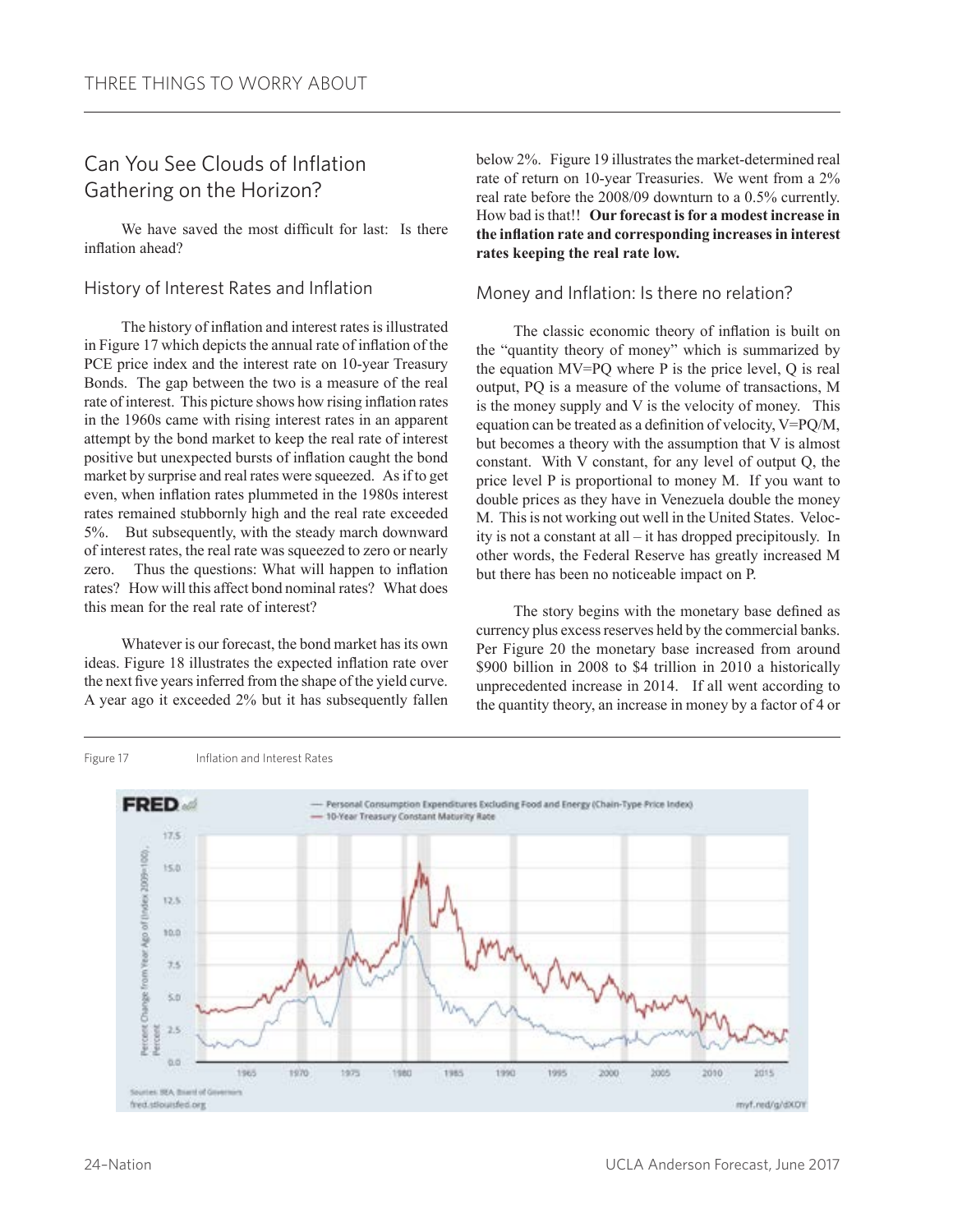





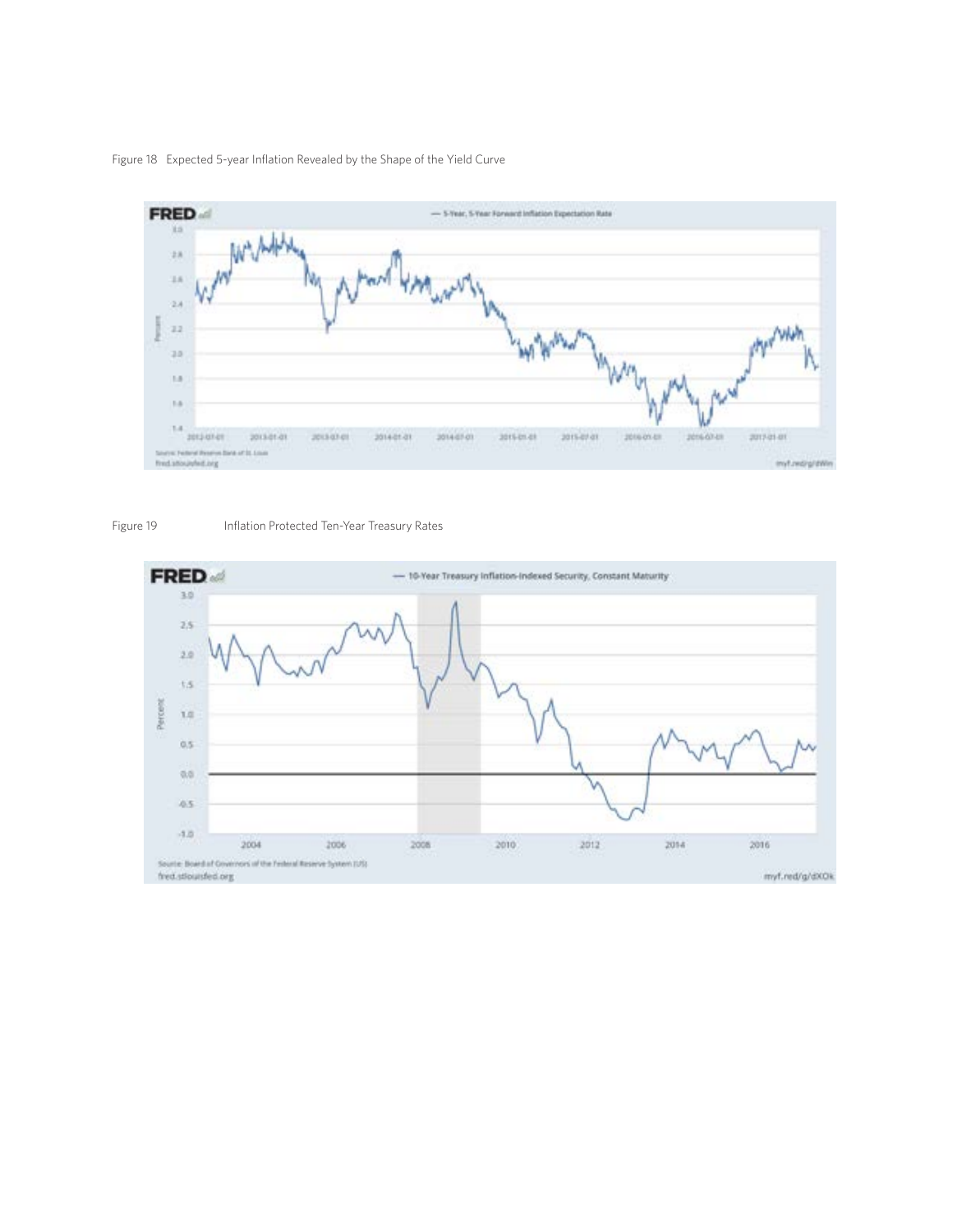more, the price level ought to increase by a similar amount. But the increase in the monetary base did not come with a like increase in money. M1 increased from \$1.4 trillion to \$3.4 trillion today, less than 3:1 increase. This is "explained" as a reduction in the money multiplier, illustrated in Figure 21. In other words, the potential for inflation was curtailed by the banking system which didn't create the deposits that could have occurred with the 4:1 increase in the money base. The other slippage came from a sharp reduction in the money multiplier from 10 to 6 illustrated in Figure 22. This reflects the very large increase in cash and checking accounts on the balance sheets of corporations and individuals.

In other words, incipient inflation is mean and ugly and huge but hiding in the woods. The Fed's job is to hunt down that animal and put it to sleep before it devours the economy. Maybe they will and maybe they won't. Maybe it's just a fictional Sasquatch created by the authors of the Quantity Theory of Money. After all, what is money I ask myself when I hold my iPhone near a reader.

**Inflation is difficult to forecast. The only thing we know is persistence.**



Figure 20 Monetary Base